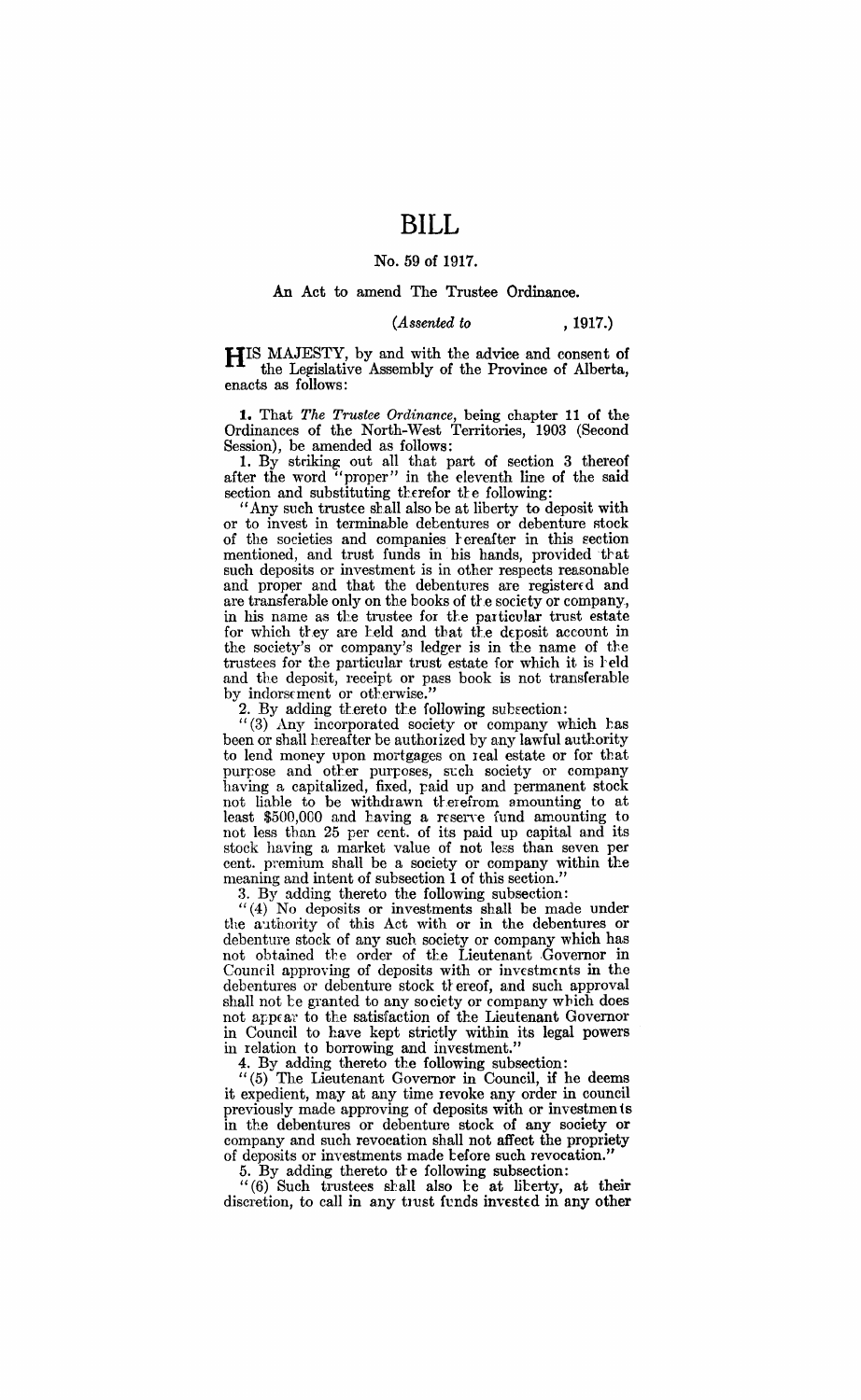securities than those authorized by this section, and to invest the same in any such stock, debentures, or securities aforesaid, and also from time to time at their discretion ,to vary any such investments as aforesaid, for others of the same nature; and any such moneys already invested in any such stock, debentures or securities as aforesaid shall be held and taken to have been lawfully and properly  $i$ nvested. $"$